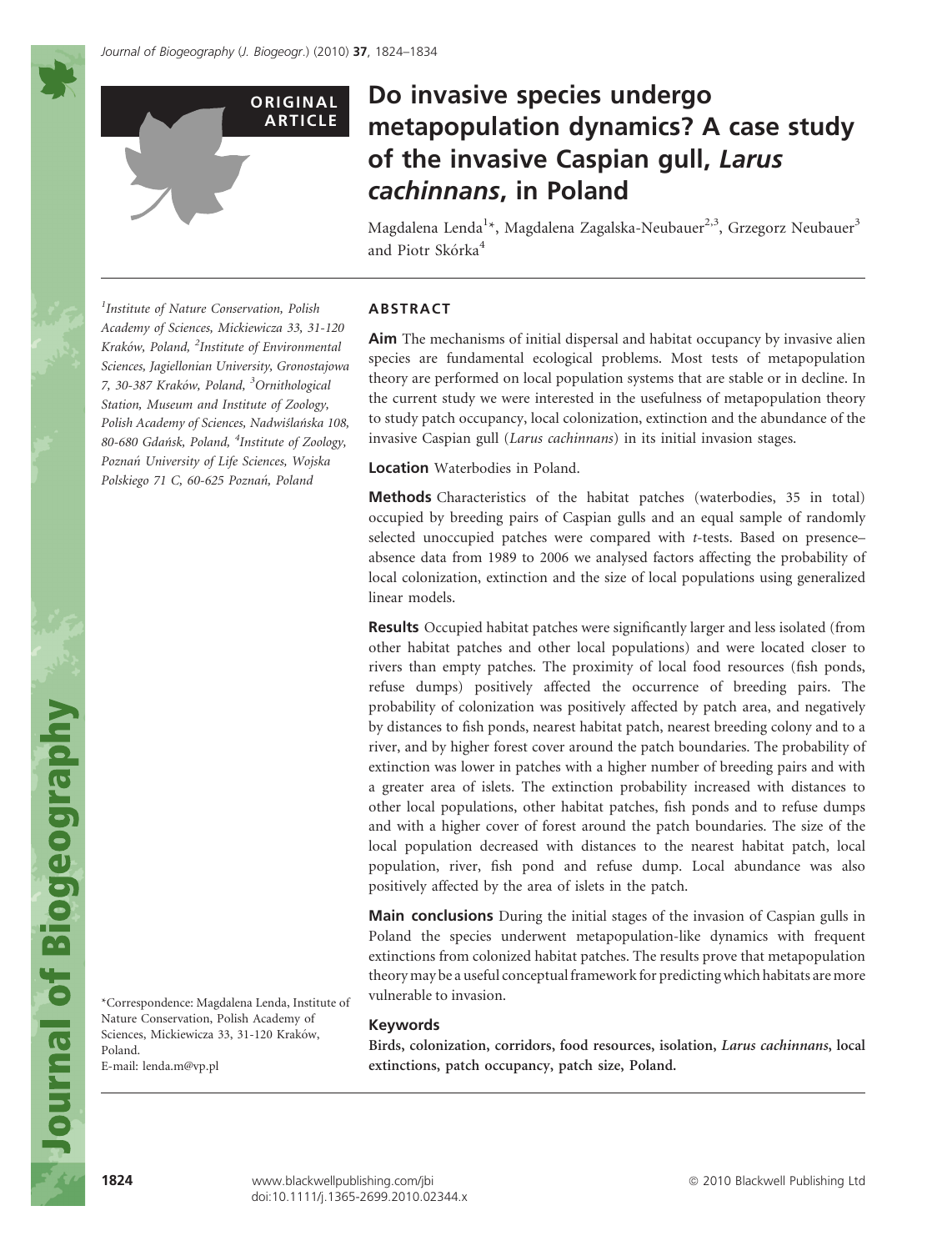# INTRODUCTION

Metapopulation theory states that local populations living in smaller and more isolated habitat patches will undergo extinctions more often than populations inhabiting large habitat patches located close to one another, which can be easily recolonized (Levins, 1970). This theory has been tested many times (Hanski & Gilpin, 1997; Hanski, 1998; Verbeylen et al., 2003), modified (e.g. sink–source concept; Pulliam, 1988) and its dynamic has been considered in patch systems where colonization and extinction rates were at equilibrium, as stated in Levins' original model (Levins, 1970). The value of this concept is widely recognized in many areas of nature conservation since habitat fragmentation has become the major cause of extinction of local populations and of biodiversity loss in general (Saunders et al., 1991; Gyllenberg & Hanski, 1997; Hanski & Ovaskainen, 2000; Lindenmayer & McCarthy, 2001).

Recently, the metapopulation concept has been successfully applied to research on species that are increasing and invading other patches, where the assumption of equilibrium does not hold (Marvier et al., 2004; Seno & Koshiba, 2005). However, these are mostly theoretical studies; empirical examinations of metapopulation predictions for invasive species remain scarce, yet are crucial, especially during the initial stages of invasion (Puth & Post, 2005; Eraud et al., 2007). Invasive species disperse easily and cause enormous damage to biodiversity and valuable natural systems as well as to the human economy (Byers et al., 2002; Clavero & García-Berthou, 2005; McGeoch et al., 2010). Invasive alien species can transform the structure and composition of species in ecosystems by repressing or excluding native species either directly, by out-competing them for resources, or indirectly, by changing the way in which nutrients are passed through the ecosystem. Additionally, invasive species adapt quickly and efficiently to new environmental conditions (Hänfling & Kollmann, 2002).

Knowledge on how species become invasive is urgently needed, as it is difficult to predict which areas may be invaded. If invasive species undergo metapopulation dynamics it would be possible to predict which habitat patches are more vulnerable to invasion and to undertake specific action that may minimize the negative effects of invasion.

The aim of this study was to examine if the application of metapopulation theory to invasive species is appropriate, and whether, based on the predictions of the theory, it is possible to recognize a mechanism of initial range spread and to predict which habitat patches are prone to further invasion. We used the invasive Caspian gull (Larus cachinnans Pallas, 1811), as a model species. Colonial waterbirds are excellent for research on metapopulation processes. They often occupy inland waterbodies and lakes, which are naturally isolated and easily identifiable habitat patches. Breeding colonies of waterbirds differ genetically (Burg et al., 2003), which provides an argument for the examination of their population dynamics in the light of metapopulation theory (Esler, 2000; Burg et al., 2003; Matthiopoulos et al., 2005).

In our study we tested two hypotheses. The first is that population abundance, the probability of local colonization and patterns of patch occupancy are influenced by characteristics of landscape structure. That is, habitat patches occupied by the Caspian gull should be larger, less isolated from both other habitat patches and other local populations, closer to ecological corridors (Skórka et al., 2009; Maciusik et al., 2010), food resources and further from barriers (Harris & Reed, 2002) than unoccupied ones. Also, the occupied patches should have larger islets (nesting sites) than unoccupied habitat patches. The probability of local colonization, and local population abundance, should be influenced by these factors in the same way as for patch occupancy. The second hypothesis is that the probability of extinction of the local population depends on both landscape and population features, i.e. the extinction of a local population is expected to be higher in habitat patches that are small, isolated, surrounded by barriers and far from ecological corridors and food resources. The probability of local extinction should also be lower in more abundant populations.

#### MATERIALS AND METHODS

#### Study species

The Caspian gull is a colonial species that inhabits waterbodies, referred to as 'habitat patches' (we use both terms interchangeably throughout the text), especially in the breeding season. The native range of this species extends from the Black Sea eastwards through the steppe zones, reaching eastern Kazakhstan (Malling Olsen & Larsson, 2004). In recent decades the Caspian gull population has grown rapidly and expanded north and west, mainly along large river valleys (Filchagov, 1996; Jonsson, 1998). The main reasons for this extensive expansion were the availability of trawler discards from fishing boats, domestic refuse and a high breeding success in newly colonized areas (Fasola et al., 1993; Jonsson, 1998; Skórka et al., 2005). In fact, the availability of food resources from domestic refuse may be an important factor influencing the probability of winter survival and higher breeding success of some gulls (Oro et al., 1999; Bertellotti & Yorio, 2000). Furthermore, in many countries the Caspian gull has become a species protected by law. The first breeding pairs in Poland were recorded in the Middle Vistula valley in the late 1980s, and inland waterbodies in southern Poland were colonized a few years later (Faber et al., 2001). The significant, harmful effect of large, alien gulls on biodiversity is well known (Vidal et al., 1998; Skórka et al., 2005; Wójcik et al., 2005). Caspian gulls breed in colonies that consist of up to a few thousand breeding pairs (along the coast or on marine islands) or a few hundred breeding pairs (on inland waterbodies). During the breeding season, from the end of March to the beginning of June, the colonies are mostly located on islets or shores (Skórka et al., 2005) and the diet of this species at this time largely consists of fresh fish, mainly carp (Cyprinus carpio). The diet of some Caspian gulls includes other bird nestlings and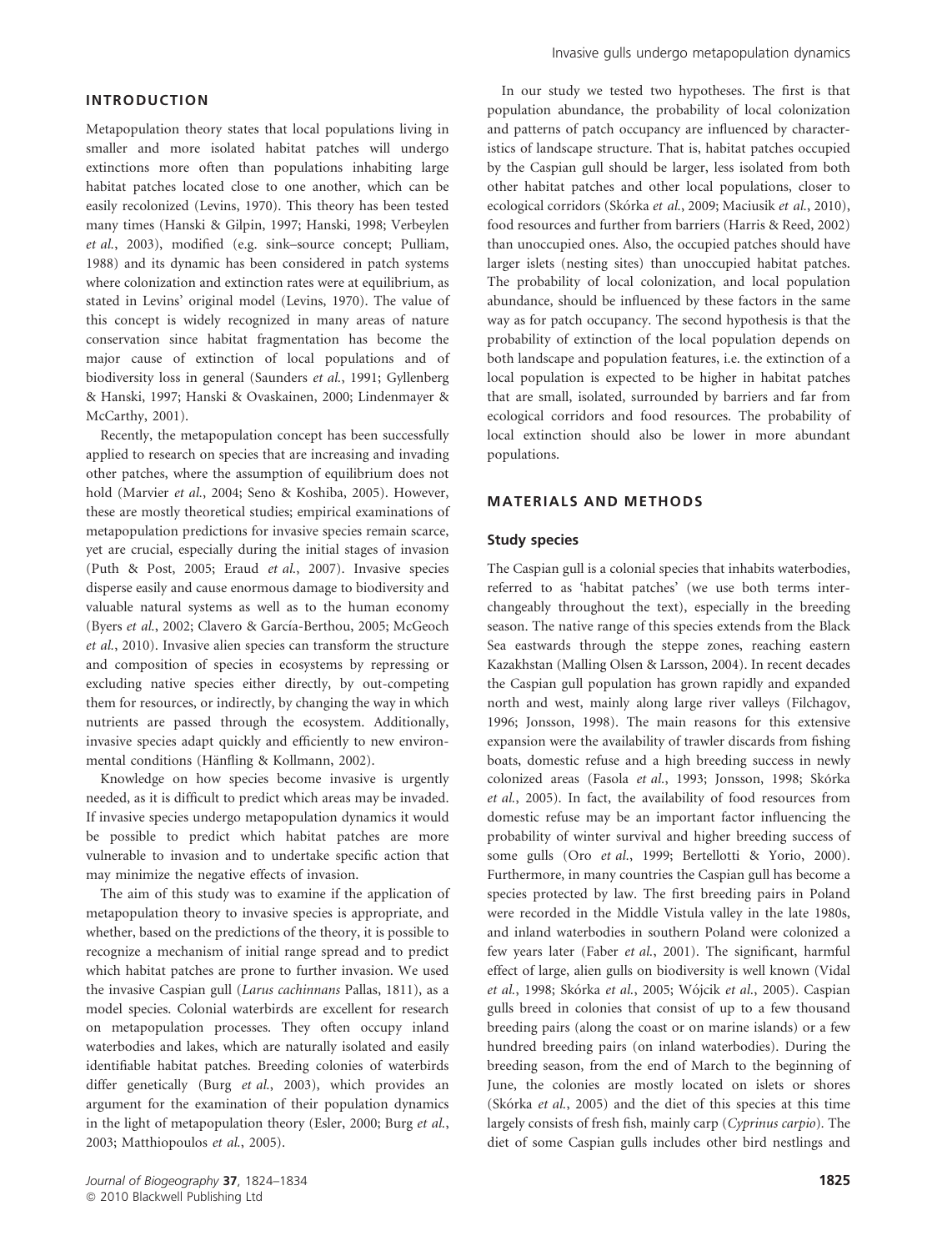

Figure 1 Map of Poland with all breeding localities of the Caspian gull (Larus cachinnans) (grey circles) and the random sample of unoccupied habitat patches (black circles).

small mammals. After the breeding season, domestic refuse becomes a more important component of their diet (Skórka & Wójcik, 2008). The northern limit of this species' breeding range is in Poland and breeding localities within Poland are concentrated in the southern part of the country (Fig. 1) (Skórka et al., 2005; Neubauer et al., 2006).

### Data

Data on the waterbody breeding sites of Caspian gulls presented in this paper were collected by the authors and other local ornithologists as part of a national census for Poland. Most of the waterbodies in which we found breeding gulls were surveyed every year between 1989 and 2006. In the case of seven waterbodies, the surveys were irregular before gulls were found breeding there. However, after breeding gulls were found, all waterbodies were monitored every year. Note that this is not a problem for the analyses (see below) as the models we used allow for missing data (MacKenzie et al., 2003, 2005). Waterbodies were surveyed during breeding seasons (April–May) and if observers found a Caspian gull breeding colony then the waterbody was monitored each year. It was assumed that breeding occurred where nests or adult birds with chicks were observed. In this study we only studied nest localities on inland waterbodies. This excluded breeding colonies on islands in the River Vistula due to the difficulty of defining and accurately measuring the area of the waterbody. However, colonies from the river were included in the analysis of the effects of distance to the nearest local population.

Habitat patches with breeding pairs (35 patches in total) were characterized from aerial photographs. An equal, random sample of habitat patches, where breeding gulls had never been observed, was also chosen to compare with the occupied habitat patches. The sample of unoccupied waterbodies was obtained by a random selection of geographical coordinates within the species' range in Poland. We randomly selected a latitude and longitude position and then located the nearest unoccupied waterbody. Moreover, these waterbodies had to be visited every year by the observers in the study period. In the study we initially expected to include other known Caspian gull colonies in neighbouring countries. However, we only analysed data from Poland because colonies in Poland were much less isolated from one another and also formed a more complete system of local populations. An occupied habitat patch was defined as a waterbody where Caspian gull nesting was observed at least once between 1989 and 2006. Several characteristics (covariates) of occupied and unoccupied habitat patches were measured: the habitat patch area (ha), distance (km) to the nearest local population, distance (km) to the nearest waterbody larger than 5 ha, distance (km) to the nearest river that was longer than 100 km, distance to the nearest fish pond, distance to the nearest refuse dump, islet area  $(m^2;$  also recorded in the field study), and forest coverage around the waterbody within 3 km from the edge of the patch.

Waterbodies that were < 50 m apart were treated as a single habitat patch. Such a situation was commonplace at fish ponds grouped in complexes where ponds were separated only by embankments (width about 20–50 m), and were utilized by gulls as a single habitat patch. Distance to the nearest occupied patch was treated as an isolation index of local populations. Breeding colonies on islets in the River Vistula were included in this analysis, because coordinates of occupied islets were known.

The distance to the nearest waterbody over 5 ha was also used as an isolation index of the habitat patch. The choice of 5 ha is because this is the smallest area in which a breeding colony has been observed. The inclusion of other smaller waterbodies could lead to meaningless results. All calculations were made using the software program AutoCAD (Autodesk Inc., 1988).

#### Data processing and statistical analysis

## Modelling factors affecting patch occupancy  $(\psi)$ , local colonization  $(y)$  and extinction  $(\varepsilon)$  probabilities

We compared features of occupied and unoccupied habitat patches (both  $n = 35$ ) using two-sample *t*-tests with equal variance. The Sidák–Bonferroni correction (Sidák, 1971) was applied to account for multiple testing and the significance level was thus set to  $\alpha = 0.005$ . Data were log<sub>e</sub> or arcsin transformed where necessary.

We used an approach introduced by MacKenzie et al. (2003, 2005), and the probabilities of local colonization  $\gamma$  (proportion of patches not occupied at time t which were occupied at time  $t + 1$ ) and extinction  $\varepsilon$  (proportion of occupied patches at time t which were not occupied at time  $t + 1$ ) were modelled using a generalized linear model with a logit link function. Presence–absence data and resulting estimates can be con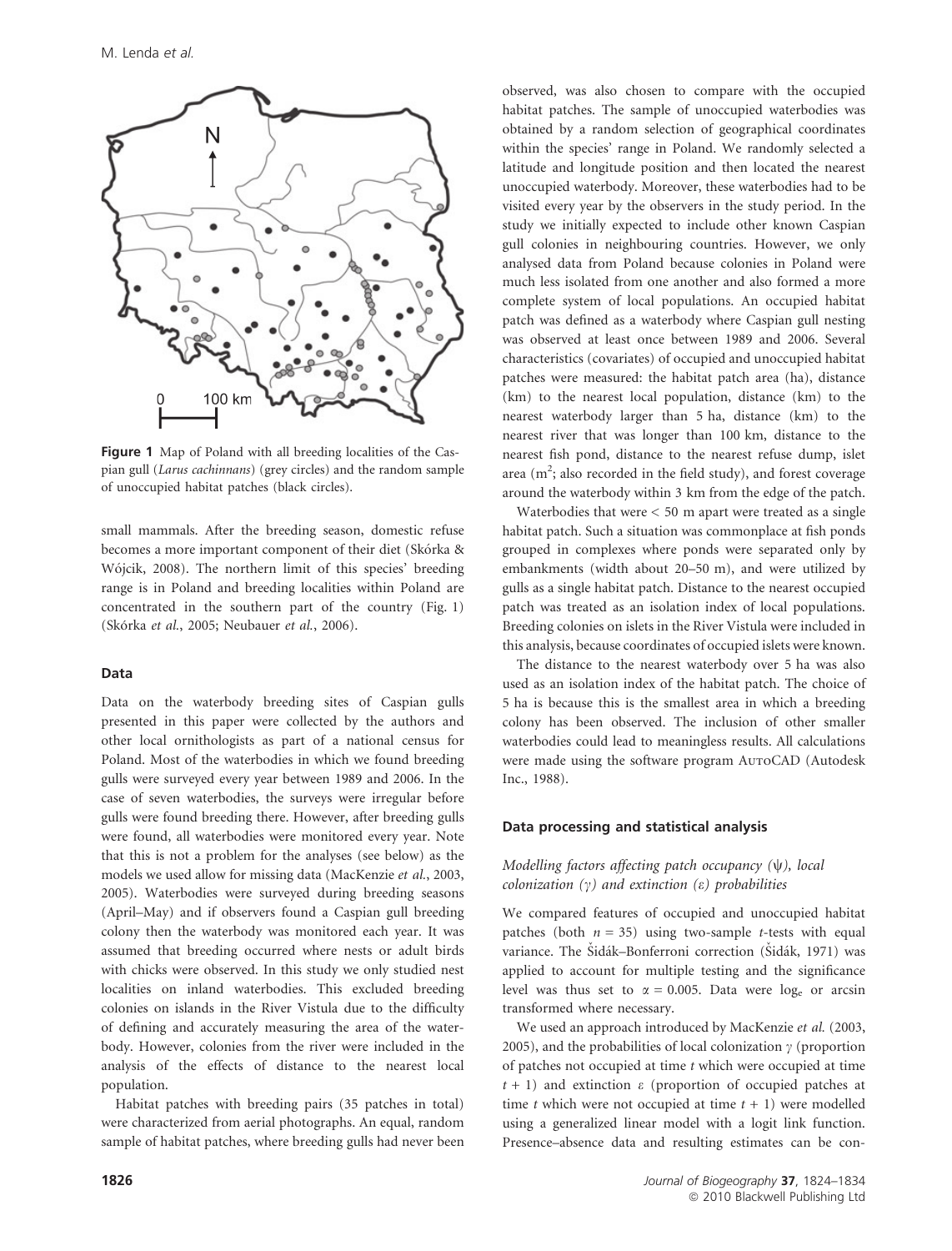founded by detection error, namely that a recorded 'absence' may in fact be a non-detection of nesting individuals rather than a true absence. Using such data with naive estimates will most likely result in underestimates of occupancy and colonization probabilities and overestimates of extinction probability (MacKenzie et al., 2003, 2005). If a detection probability can be calculated, then unbiased estimators of colonization and extinction probabilities can be derived. Calculations were performed with the program Presence 2.2. (Hines, 2006).

The Akaike information criterion corrected for small sample size (AICc) was used to identify the most parsimonious model from each candidate set. The model building procedure was as follows. First we built models to find out if  $\gamma$  and  $\varepsilon$  differed from zero (a null model). We then compared models in which  $\psi$ ,  $\gamma$ and  $\varepsilon$  were constant among years with models in which  $\psi$ ,  $\gamma$  and e were year-specific. We also compared a model of metapopulation at equilibrium ( $\gamma = 1-\varepsilon$ ) with a model where assumption of equilibrium was violated. We then included covariates that could affect  $\gamma$  and  $\varepsilon$ . We started with a saturated model, and in the next steps we removed covariates one by one based on an evaluation of standard errors (the covariates of  $\gamma$  and  $\varepsilon$  that had the largest standard errors were removed from the model). Finally, we ranked the models according to their  $\Delta AICc$  values and used the model with the lowest AICc together with associated weight values (probability that a given model is the best) as that best describing the data. Where there was support for more than one model  $(\Delta AICc < 4)$ , we used the most inclusive model (the model that included the largest number of variables). We used model averaging for estimates of function slopes (betas) of parameters of interest (Burnham & Anderson, 1998). AICc values were also adjusted to allow for the extent of overdispersion measured by the variance inflation factor (chat) (Cooch & White, 2001). An important consequence of adjusting c-hat is that sampling variances are inflated, which leads to a lower risk of falsely identifying a model factor as important, i.e. of making a Type 1 error (Lebreton et al., 2003). Recent literature has increasingly advocated the use of AIC values as a standard model selection procedure (Burnham & Anderson, 1998; Anderson & Burnham, 1999). Using information criteria to select amongst candidate models obviates problems associated with multiple testing in classical statistics (Burnham & Anderson, 1998). Likelihood ratio (LR) tests were additionally used to assess whether differences in fit between nested models were statistically significant.

# Including detection probability in the models describing local extinction and colonization

The statistical procedures of MacKenzie et al. (2003, 2005) were deliberately proposed to include uncertainty in the detection probability of species. Calculation of detection probabilities requires that study sites (patches) were repeatedly surveyed (at least twice) in a given breeding season. However, we could not use data from all the waterbodies with Caspian gulls as many were surveyed only once per year during the

study period while others were surveyed several times. Instead, we used our own data from another project in which we studied metapopulation dynamics of the common gull (Larus canus) in southern Poland (P.S. et al., unpublished). In that project 209 waterbodies were sampled three times during the breeding season every year from 1999 to 2007. The presence of breeding common gulls as well as the presence of other species from the Laridae family was noted. Breeding Caspian gulls were noted in 20 habitat patches at least once during the study period in that project. This allowed us to estimate the detection probability for this species. Details on the models built and compared are given in Appendix S1 in the Supporting Information. The estimated detection probability was very high: 0.95 (95% confidence intervals: 0.91–0.98). This is in line with our earlier experience: the Caspian gull is a large species and very noisy at its breeding site and therefore easy to find. Consequently, we fixed detection probability to unity in the aforementioned models estimating  $\gamma$  and  $\varepsilon$ .

### Modelling the abundance of breeding pairs in habitat patches

To analyse which factors affected the abundance of a local population we used a generalized linear model with a Poisson error distribution (Vincent & Haworth, 1983). We originally intended to use multiple regression with normal errors but their distribution was right skewed and none of the transformations improved them. In the models we included the number of years from 1989 to 2006 for which a given locality was occupied because habitat patches were colonized in different years and it is possible that the number of breeding birds was positively correlated with the number of years a patch was occupied. For example, if a patch was occupied between 1995 and 2000 we took 6 as the value of the covariate. Correlation analysis was also used to check how covariates were related to each other and if they were sufficiently independent to conduct the analysis (Appendix S2).

The AICc was used to identify the most parsimonious model from each candidate set. The procedure was the same as described above. We started with a saturated model, and in the next steps we removed covariates that had the largest standard errors until only a model with the intercept remained.

The significance level was set at  $\alpha = 0.05$ ; however, in some correlation analyses, where no specific hypotheses were tested, the Šidák–Bonferroni correction (Šidák, 1971) was applied and the significance level was thus set at  $\alpha = 0.002$ . We used JMP 7 software (SAS Inc., 2007) for statistical analysis.

All estimates of statistical parameters (means, betas) are given  $\pm$  1 SE.

#### RESULTS

# Nesting localities of invasive Caspian gulls on waterbodies in Poland

From 1989 to 2006 there were 35 breeding localities for Caspian gulls on waterbodies in Poland (Fig. 1). The most stable colonies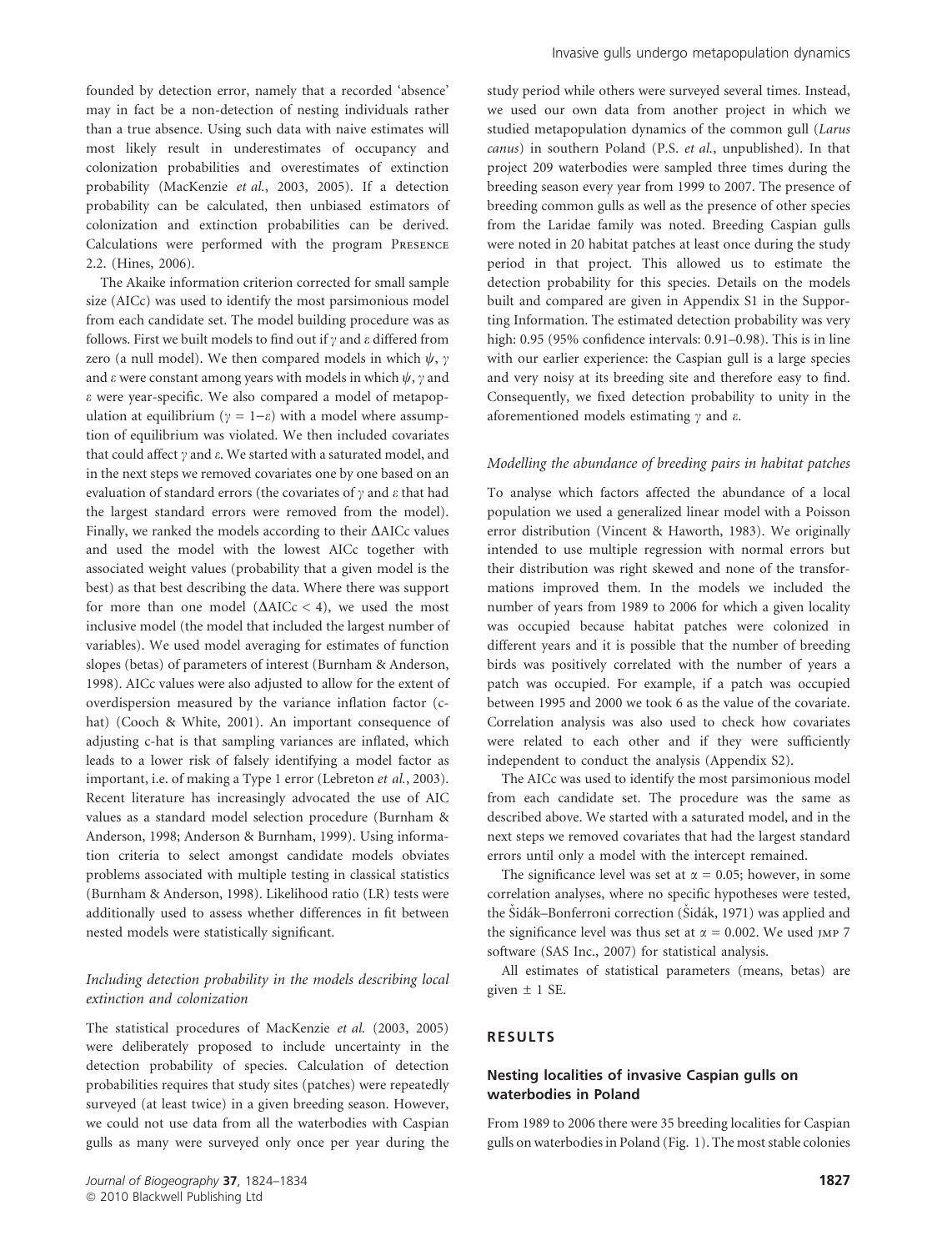

Figure 2 The increase in the number of breeding pairs (bars) and number of breeding localities (line) of the Caspian gull (Larus cachinnans) in Poland.

had existed for several years (17 years at Tarnawatka fish ponds and 15 years at sedimentation basins in Tarnów). The size of the largest occupied habitat patch was 6000 ha (reservoir in Włocławek) and the smallest 5 ha (sedimentation basin in Tarnów-Azoty). During the study the size of the Caspian gull population in Poland increased exponentially, with an annual average rate of increase of 33% (Fig. 2).

## Did the attributes of the occupied and unoccupied habitat patches differ?

The patches that were occupied by gulls at least once differed significantly from our random sample of unoccupied habitat patches. The occupied habitat patches were on average larger  $(t = 6.29, d.f. = 68, P < 0.001; Fig. 3a)$ , less isolated from the nearest local population  $(t = -4.06; d.f. = 68; P = 0.001;$ Fig. 3b), closer to the nearest habitat patch  $(t = -5.55,$ d.f. =  $68$ ,  $P < 0.001$ ; Fig. 3c), closer to the nearest river  $(t = -6.67, d.f. = 68, P < 0.001; Fig. 3d) and fish pounds$  $(t = -3.20, d.f. = 68, P = 0.002; Fig. 3e) than the random$ sample of unoccupied habitat patches. The occupied habitat patches were closer to refuse dumps  $(t = -2.11, d.f. = 68,$  $P = 0.038$ ; Fig. 3f) than unoccupied habitat patches but this relationship was not significant after Sidák–Bonferroni correction. The occupied habitat patches did not differ significantly from the random sample of unoccupied habitat patches in forest cover within 3 km from the borders of the patch  $(t = -1.21, d.f. = 68, P = 0.229; Fig. 3g)$  or the area of islets  $(t = -1.75, d.f. = 68, P = 0.079; Fig. 3h).$ 

Within occupied habitat patches correlation coefficients between covariates were small, and none approached significance after Šidák–Bonferroni correction (Appendix S2). Within unoccupied habitat patches, no covariates were correlated at the significance level  $\alpha = 0.002$  (Appendix S2).

# Factors affecting colonization and extinction probabilities in local populations of invasive species

We found that the null model with  $\gamma$  and  $\varepsilon$  fixed at zero (no metapopulation dynamics) had the least support (model no.



Habitat patches

Figure 3 Comparison of characteristics of the habitat patches that were occupied ( $n = 35$ ) and those that were unoccupied  $(n = 35)$  by the Caspian gull (Larus cachinnans) in Poland. Means with 95% confidence intervals are given (confidence intervals are asymmetrical because they were calculated on log-transformed data and then back-transformed). \*\*\* $P < 0.001$ ; \*\* $P < 0.01$ ;  $*P < 0.05$ ; n.s.,  $P > 0.05$ .

17 in Table 1). The model describing a metapopulation at equilibrium ( $\varepsilon = 1-\gamma$ ; model 14 in Table 1) had less support than the model with independent estimates of  $\varepsilon$  and  $\gamma$  (model 13 in Table 1) (LR test,  $\chi^2 = 82.670$ , d.f. = 7,  $P < 0.001$ ), which is to be expected in species with (meta)population growth. Accordingly, models with year-specific  $\psi$  and constant  $\varepsilon$  and  $\gamma$  had generally higher support than models with  $\psi$ constant between years and year-specific rates of  $\varepsilon$  and  $\gamma$ (Table 1). All models describing  $\varepsilon$  and  $\gamma$  as a function of covariates had much more support than any other models (Table 1). Overall,  $\gamma$  and  $\varepsilon$  were 0.163  $\pm$  0.031 and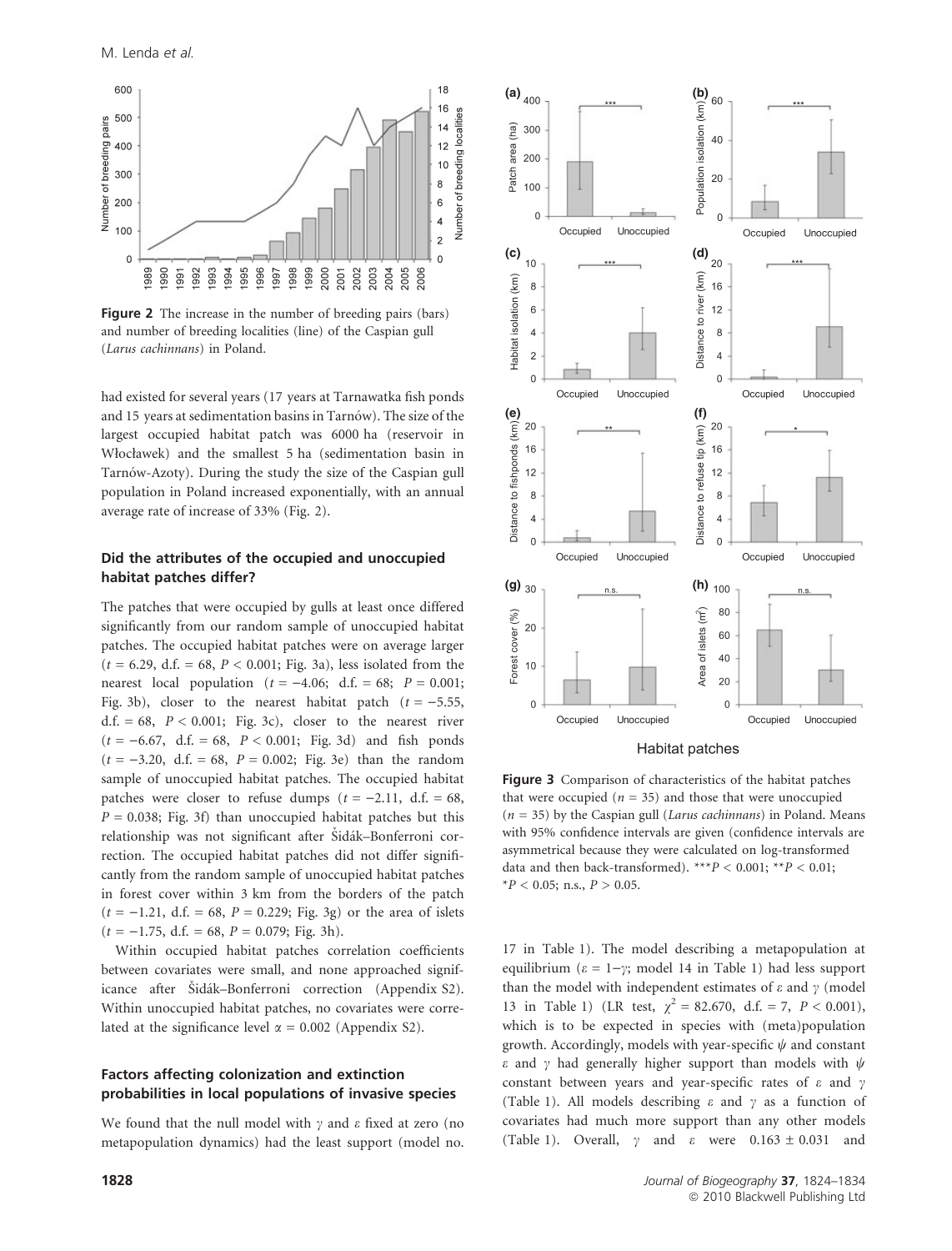|  |  | Table 1 Candidate models for patch occupancy $(\psi)$ , colonization $(\gamma)$ and extinction $(\varepsilon)$ probabilities for the Caspian gull (Larus cach- |  |  |  |  |  |  |
|--|--|----------------------------------------------------------------------------------------------------------------------------------------------------------------|--|--|--|--|--|--|
|  |  | <i>innans</i> ) in Poland. Models are ranked according to the Akaike information criterion corrected for small sample size (AICc).                             |  |  |  |  |  |  |

|    | Models (ranked)                                                                        | AIC     | $\triangle$ AIC | AIC weight | K              | $-2\log_e L$ |
|----|----------------------------------------------------------------------------------------|---------|-----------------|------------|----------------|--------------|
| 1  | $\psi$ , $\gamma$ (FPond+HIsol+PIsol+River),                                           | 410.03  | $\mathbf{0}$    | 0.34       | 13             | 384.03       |
|    | $\varepsilon$ (ColSize+FPond+Hisol+Islet+Refuse), $P(.)^*$                             |         |                 |            |                |              |
| 2  | $\psi$ , $\gamma$ (Area+FPond+HIsol+PIsol+River),                                      | 410.39  | 0.36            | 0.29       | 15             | 380.39       |
|    | $\varepsilon$ (ColSize+Forest+FPond+HIsol+Islet+Refuse), P(.)                          |         |                 |            |                |              |
| 3  | $\psi$ , $\gamma$ (FPond+PIsol+River), $\varepsilon$ (ColSize+FPond+HIsol+Islet), P(.) | 411.16  | 1.13            | 0.20       | 11             | 389.16       |
| 4  | $\psi$ , $\gamma$ (Area+Forest+FPond+HIsol+PIsol+River),                               | 411.53  | 1.50            | 0.16       | 17             | 377.53       |
|    | $\varepsilon$ (ColSize+Forest+FPond+HIsol+Islet+PIsol+Refuse), $P(.)$                  |         |                 |            |                |              |
| 5  | $\psi$ , $\gamma$ (Area+Forest+FPond+HIsol+PIsol+Refuse+River),                        | 416.87  | 6.84            | 0.01       | 19             | 376.87       |
|    | $\varepsilon$ (Area+ColSize+Forest+FPond+HIsol+Islet+PIsol+Refuse), $P(.)$             |         |                 |            |                |              |
| 6  | $\psi$ , $\gamma$ (Area+Forest+FPond+HIsol+Islet+PIsol+Refuse+River),                  | 420.87  | 10.84           | 0.00       | 21             | 376.87       |
|    | $\varepsilon$ (Area+ColSize+Forest+FPond+HIsol+Islet+PIsol+Refuse+River), $P(.)$       |         |                 |            |                |              |
| 7  | $\psi$ , $\gamma$ (PIsol+River), $\varepsilon$ (ColSize+FPond+HIsol), P(.)             | 432.41  | 22.38           | 0.00       | 9              | 414.41       |
| 8  | $\psi$ , $\gamma$ (PIsol), $\varepsilon$ (ColSize+HIsol), $P(.)$                       | 444.64  | 34.61           | 0.00       | 7              | 430.64       |
| 9  | $\psi$ , $\gamma$ (PIsol), $\varepsilon$ (HIsol), $P(.)$                               | 456.28  | 46.25           | 0.00       | 6              | 444.28       |
| 10 | $\psi$ (year specific)†, $\varepsilon(.)$ , $P(.)$                                     | 485.37  | 75.34           | 0.00       | 20             | 447.37       |
| 11 | $\psi$ (year specific), $\gamma(.)$ , $P(.)$                                           | 692.75  | 282.72          | 0.00       | 20             | 652.75       |
| 12 | $\psi(.)$ , $\varepsilon(.)$ , $P(.)$                                                  | 766.68  | 356.65          | 0.00       | $\overline{4}$ | 726.68       |
| 13 | $\psi$ , $\gamma$ (.), $\varepsilon$ (.), $P$ (.)                                      | 860.54  | 450.51          | 0.00       | $\overline{4}$ | 852.34       |
| 14 | $\psi(.)$ , $\gamma(.)$ , $\varepsilon = 1-\gamma$ , $P(.)$                            | 941.01  | 530.98          | 0.00       | 3              | 935.01       |
| 15 | $\psi$ (year specific), $\gamma$ (year specific), P(.)                                 | 963.35  | 553.32          | 0.00       | 36             | 891.35       |
| 16 | $\psi$ (year specific), $\varepsilon$ (year specific), $P(.)$                          | 994.91  | 584.88          | 0.00       | 36             | 922.91       |
| 17 | $\psi$ , $\gamma$ (fixed = 0), $\varepsilon$ (fixed = 0), $P(.)$                       | 2955.11 | 2545.08         | 0.00       | $\overline{4}$ | 2947.11      |

 $K$  is the number of parameters estimated. In each model the detection probability  $(P)$  was fixed at 1.

Abbreviations for covariates: Area, the habitat patch area; ColSize, Caspian gull colony size; Forest, forest coverage within 3 km from the edge of the patch; FPond, distance to the nearest fish pond; HIsol, distance to the nearest waterbody; Islet, islet area; PIsol, distance to the nearest local population; Refuse, distance to the nearest refuse dump; River, distance to the nearest river that is longer than 100 km.

\*Denotes that a given parameter had a constant value between years.

-(year specific) denotes that a given parameter was allowed to vary between years.

 $0.036 \pm 0.006$ , respectively. The probability of colonization was positively affected by patch area (beta =  $0.412 \pm 0.209$ ), and negatively by distances to fish ponds (beta  $= -0.440$ )  $\pm$  0.223), nearest habitat patch (beta = -0.415  $\pm$  0.200), nearest breeding colony (beta =  $-0.331 \pm 0.162$ ) and river (beta =  $-0.384 \pm 0.184$ ), and by forest cover around the patch boundaries (beta =  $-0.300 \pm 0.147$ ).

The probability of extinction was significantly lower in patches with a higher number of breeding birds (beta =  $-5.561 \pm 2.205$ ) and with a greater area of islets (beta =  $-0.892 \pm 0.293$ ). The extinction probability increased with distances to other local populations (beta =  $0.531 \pm$ 0.263), habitat patches (beta =  $1.203 \pm 0.451$ ), fish ponds (beta =  $1.117 \pm 0.394$ ) and refuse dumps (beta =  $0.846$  $\pm$  0.351) (Table 1). The extinction probability was also higher in patches with higher cover of forest within 3 km of the patch boundary (beta =  $0.549 \pm 0.243$ ) (Table 1).

#### Factors affecting local population abundance

The median number of breeding pairs in a habitat patch (after taking into account the number of years a habitat patch was occupied) was positively affected by the islet area available for gulls (beta =  $0.409 \pm 0.122$ ) (Table 2). The number of breeding pairs was negatively affected by an increase in distance to the nearest breeding locality (beta =  $-1.316 \pm 0.617$ ), habitat patch (beta =  $-0.291 \pm 0.115$ ), fish pond (beta =  $-0.135$ )  $\pm$  0.062), refuse dump (beta = -0.204  $\pm$  0.097) and river  $beta = -0.480 \pm 0.142$  (Table 2). The model with these covariates has the greatest support and was significantly different from the null model containing the intercept only (LR test,  $\chi^2$  = 317.656, d.f. = 7, P < 0.001)

## **DISCUSSION**

# Factors affecting patch occupancy, local colonization, extinction and abundance in the initial stages of invasion

The spatial spread of a species is influenced by its successful establishment, which is a step driven by the processes of colonization and extinction. With (2002) stressed the role of environmental heterogeneity, which may influence the initial stages of an invasion process, such as dispersal and colonization. Our study confirms the role of environmental heterogeneity and it underlines the fact that not every local colonization is a successful event during the invasion process.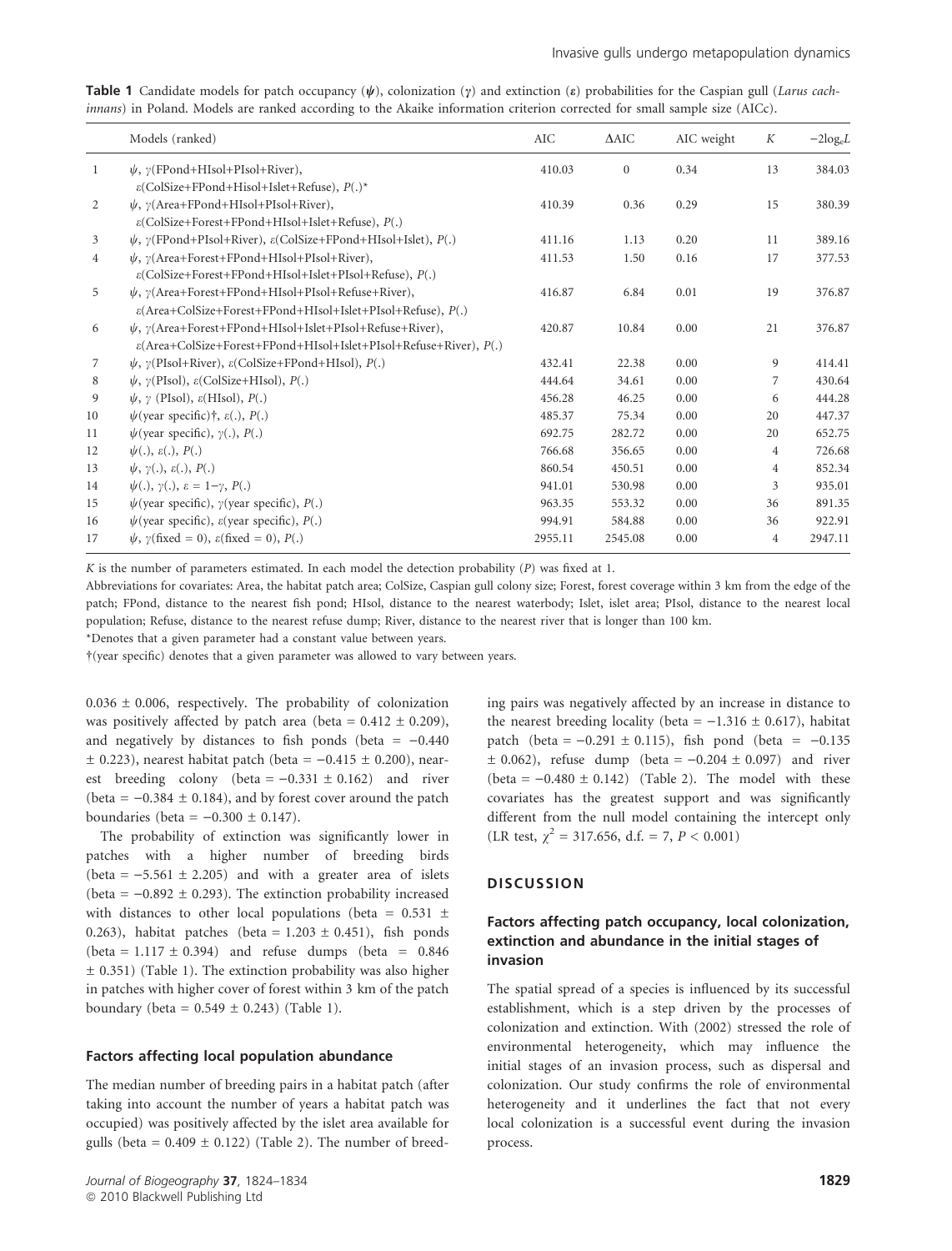|    | Models (ranked)                                                      | AIC    | $\Delta AIC$ | AIC weight | K  | $-2\log_e L$ |
|----|----------------------------------------------------------------------|--------|--------------|------------|----|--------------|
|    | $a_0$ , $b$ (FPond+HIsol+Islet+PIsol+Refuse+River+Years)             | 419.86 | $\Omega$     | 0.84       | 8  | 403.14       |
|    | $a_0$ , $b$ (Forest+FPond+HIsol+Islet+PIsol+Refuse+River+Years)      | 424.12 | 4.26         | 0.10       | 9  | 405.21       |
| 3  | $a_0$ , $b$ (FPond+HIsol+Islet+PIsol+River+Years)                    | 425.96 | 6.10         | 0.04       |    | 411.40       |
| 4  | $a_0$ , $b$ (Area+Forest+FPond+HIsol+Islet+PIsol+Refuse+River+Years) | 427.23 | 7.37         | 0.02       | 10 | 406.12       |
| 5  | $a_0$ , $b$ (HIsol+Islet+PIsol+River+Years)                          | 451.75 | 31.89        | 0.00       | 6  | 439.34       |
| 6  | $a_0$ , $b$ (Islet+PIsol+River+Years)                                | 516.74 | 96.88        | 0.00       | 5  | 768.20       |
|    | $a_0$ , $b$ (PIsol+River+Years)                                      | 557.65 | 137.79       | 0.00       | 4  | 549.45       |
| 8  | $a_0$ , $b$ (PIsol+Years)                                            | 601.72 | 181.86       | 0.00       | 3  | 595.60       |
| 9  | $a_0$ , $b$ (Years)                                                  | 682.69 | 262.83       | 0.00       | 2  | 678.63       |
| 10 | a <sub>0</sub>                                                       | 722.82 | 302.95       | 0.00       |    | 720.80       |

Table 2 Candidate models for factors affecting local population abundance of the Caspian gull (Larus cachinnans) in Poland. Models are ranked according to the Akaike information criterion corrected for small sample size (AICc).

K is the number of parameters estimated.  $a_0$  is the intercept and b is the slope.

Years, number of years that each locality was occupied by birds. For definition of other abbreviations see Table 1.

In our study, habitat patches occupied by Caspian gulls, as predicted, were larger than unoccupied habitat patches. Also, larger patches had a higher probability of being (re)colonized. Patch-size-dependent variation in rates of emigration and immigration of individuals is expected to moderately increase the speed of invasion, as it does for metapopulation persistence (Day & Possingham, 1995; Hill et al., 1996; Guadagnin & Maltchik, 2007). Large sites are then more rapidly colonized and act like invasion pools (Lockwood et al., 2005). In our study, the positive effect of habitat patch area on the presence and colonization probability of the Caspian gull may also arise from the fact that the larger waterbodies may be easier to find for migrants/dispersers in the landscape. It seems that abundant food resources in larger waterbodies might also be the reason for this observed pattern (Skórka et al., 2005). On the other hand, the size of occupied waterbodies did not significantly influence extinction probability and the size of local populations. This is an interesting result, because in other studies it was one of the most important factors affecting extinction probability (Crooks et al., 2001; Ferraz et al., 2007). Moreover, one might expect that in larger areas it is possible to find many appropriate places to breed and establish a larger colony. The local breeding populations of Caspian gull had probably not achieved the habitat carrying capacity at the time of this study. Thus, at the initial stages of invasion of the Caspian gull, the patch size affects the probability of colonization and the presence of the species but does not limit its abundance.

As expected from metapopulation theory, both habitat isolation (distance to the nearest habitat patch) and population isolation (distance to the nearest local population) had a negative influence on the probability of colonization, and increased the extinction rate, of local populations on the waterbodies. Also, habitat patches in which breeding pairs had been found and were most numerous were less isolated from other habitat patches and nesting localities in comparison with unoccupied habitat patches. As shown by several authors (e.g. Jansson & Angelstam, 1999), dispersal may be distance dependent, i.e. individual dispersal was positively correlated with the number of appropriate habitats in the vicinity. It is understood that isolated habitat patches are difficult to detect for animals, which can spend too much time searching for them, so they choose closer sites instead. The waterbodies located close to one another may provide an additional source of food for chicks, thus the reduced cost of travelling for food may positively affect the nest attendance of adult gulls and therefore increase breeding success (Bukacińska et al., 1996). Higher nesting success may in turn positively affect local population (re)colonization and abundance. Birds move mostly between water habitats while foraging in the breeding season (Skórka et al., 2009). Consequently, the proximity of other habitat patches may cause the inflow of new immigrants (rescue effect) and increase the likelihood of breeding colonies persisting in the target patches. Hastings et al. (2005) also found that the distance between suitable habitat patches, and their quality were the main factors affecting the spread of invasion.

Similarly, the proximity of the source of dispersing individuals (other occupied habitat patches) has been shown to increase the likelihood of a given site being colonized (Lockwood et al., 2005). The proximity of a source of dispersing migrants increased the probability of site colonization by the invasive Eurasian collared dove (Streptopelia decaocto) (Eraud et al., 2007). Our study suggests that the situation with the Caspian gull might be similar and thus we believe that the invasion process may be greatly affected by sources of individuals successfully colonizing habitat patches.

Waterbodies located close to large rivers were more likely to be colonized by Caspian gulls, and colonies were larger than in habitat patches located further afield. This is probably connected with the fact that the main migration routes for this species are large, long river valleys with an abundant supply of fish (Skórka et al., 2009). If the birds migrate along rivers, then more migrants should find waterbodies that are closer to their travel routes.

In the diet of the Caspian gull, fresh fish (mainly carp) and domestic food refuse predominate (Skórka et al., 2005; Skórka & Wo´jcik, 2008). Thus, the dispersal and size of local populations of the gull should strongly depend on human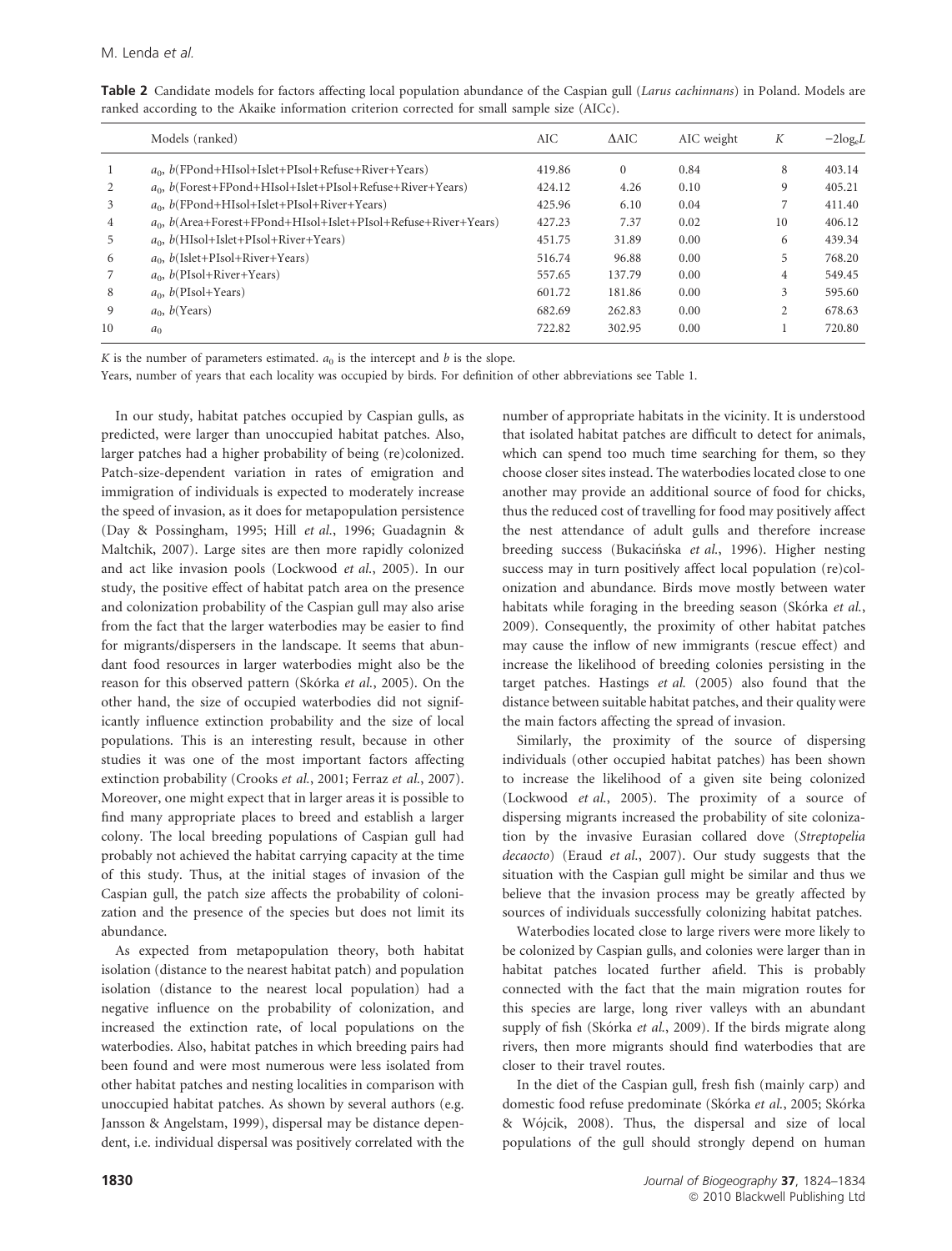activity, which is confirmed in our study. The colonization probability was positively related to the proximity of fish ponds, and habitat patches located further from fish ponds and refuse dumps underwent frequent extinctions. Moreover, breeding local populations were more abundant in habitat patches near fish ponds and refuse dumps. Certainly, the waterbodies where carp are bred are an extra source of attractive food for adult birds as well as for chicks. Duhem et al. (2007) stressed that easily available food from human activity affected the local population abundance and density of a closely related species, the yellow-legged gull (Larus michahellis). Skórka et al. (2005) emphasized that the Caspian gull often feeds on refuse dumps. Therefore, refuse dumps may provide extra food when fish are temporarily unavailable (e.g. when fish ponds are drained) and may allow birds to breed in an otherwise unsuitable environment. Moreover, this species winters in numerous flocks at refuse dumps that are often located near human settlements in Poland (Meissner & Betleja, 2007). Such refuse may also enhance the winter survival of birds and attract individuals from distant populations, and thus have a rescue effect. As such, refuse dumps may be regarded as buffers against local population size fluctuations/ extinctions.

Forest cover in the vicinity of waterbodies constituted a barrier in the colonization process of habitat patches by the Caspian gull and local populations that were breeding in the patches surrounded by forests have a higher rate of local extinction. Forests, however, had no significant effect on the abundance of birds in habitat patches. The influence of forests on metapopulation processes is somehow surprising because gulls are mobile birds. Our other study indicates that forests may be a barrier for the gulls during foraging in habitat patches (Skórka et al., 2009) and, therefore, large forest cover may increase the cost of foraging during the breeding season because birds have to forage in more distant patches (Skórka et al., 2009). Harris & Reed (2002) have shown that forests may be a physical barrier for smaller and less mobile bird species; our study indicates this is also true for large and quite mobile species. We believe that no predator inhabiting Polish forests is able to hunt Caspian gull.

Our results suggest that habitat patches with larger islets might be more attractive to the Caspian gull as a breeding site than patches with small islets. The patches with larger islets had a lower probability of local population extinction. This may be explained in part by the fact that the size of islets is an important factor limiting colony size (de León et al., 2006).

Local populations are significantly more likely to persist if they also are larger. Our findings are in agreement with other studies indicating that small populations are more vulnerable to environmental stochasticity leading to a higher probability of extinction (Pimm et al., 1993; Crooks et al., 2001; Barbraud et al., 2003), which seems to be true for invasive species as well (Fagan et al., 2002). Moreover, smaller local populations are more exposed to predators, so reducing breeding success (Serrano et al., 2005), which may be important in the case of waterbirds.

# Metapopulation dynamics of invasive Caspian gull in Poland

Our study suggests that metapopulation theory makes it possible to characterize the present pattern of occurrence, but also to predict successive stages, of Caspian gull expansion in Poland. The expansion of gull immigrants from distant southeastern European populations (Skórka et al., 2005) has resulted in an increase in the number of breeding pairs in the study area. The colonization and population development of the Caspian gull in Poland could therefore result from a population explosion in the Black Sea basin (Fasola et al., 1993; Filchagov, 1996; Skórka et al., 2005). A high density in source populations is an important reason for undertaking migration, because such conditions may generate considerable competition for food and suitable nest sites and, as a result, may force some individuals to disperse (Brown & Rannala, 1995; Oro et al., 1996). In source populations of Caspian gull in south-eastern Europe, where the species lives in higher densities and competition may be significant, seeking new habitats and colonizing them may be beneficial, as was shown for other gull species (Oro & Ruxton, 2001). The high breeding success that was observed in Polish colonies (Skórka et al., 2005) suggests that this species has found suitable breeding and foraging habitats in Poland. Additionally, the availability of new habitats suggests that the metapopulation in Poland will certainly grow. Caspian gulls are likely to successively colonize large waterbodies in river valleys. Large waterbodies are potential breeding sites for many other endangered native bird species. Consequently, the invasion of this opportunistic predatory species on a wider scale may strongly negatively influence biodiversity, abundance and also the nesting success of native water bird species (authors' unpublished data). Moreover, an expanding Caspian gull population may also bring negative economic effects due to their impact on the number of fish raised in fish ponds (Skórka et al., 2005). The possible impact of an expanding population of this gull on human health should also be considered. Large gulls, often foraging on refuse dumps and in the proximity of human settlements, may be vectors of many diseases, e.g. possibly bird flu (Hatch, 1996).

# CONCLUSIONS

In the present study we tested the predictions of metapopulation theory with regard to patch occupancy and local extinctions in a waterbird, the Caspian gull, which has become invasive in eastern Europe. Puth & Post (2005) underline that mechanisms of initial phases of invasion are poorly understood and need more attention from researchers, as only a small percentage of studies have analysed them. These authors suggest that initial dispersal is the stage during which it is possible to predict further invasion and appropriately direct management efforts. Our results, based on the initial stages of invasion of Caspian gull in Poland, imply that this species undergoes metapopulation-like dynamics during colonization of new habitat patches. This is quite an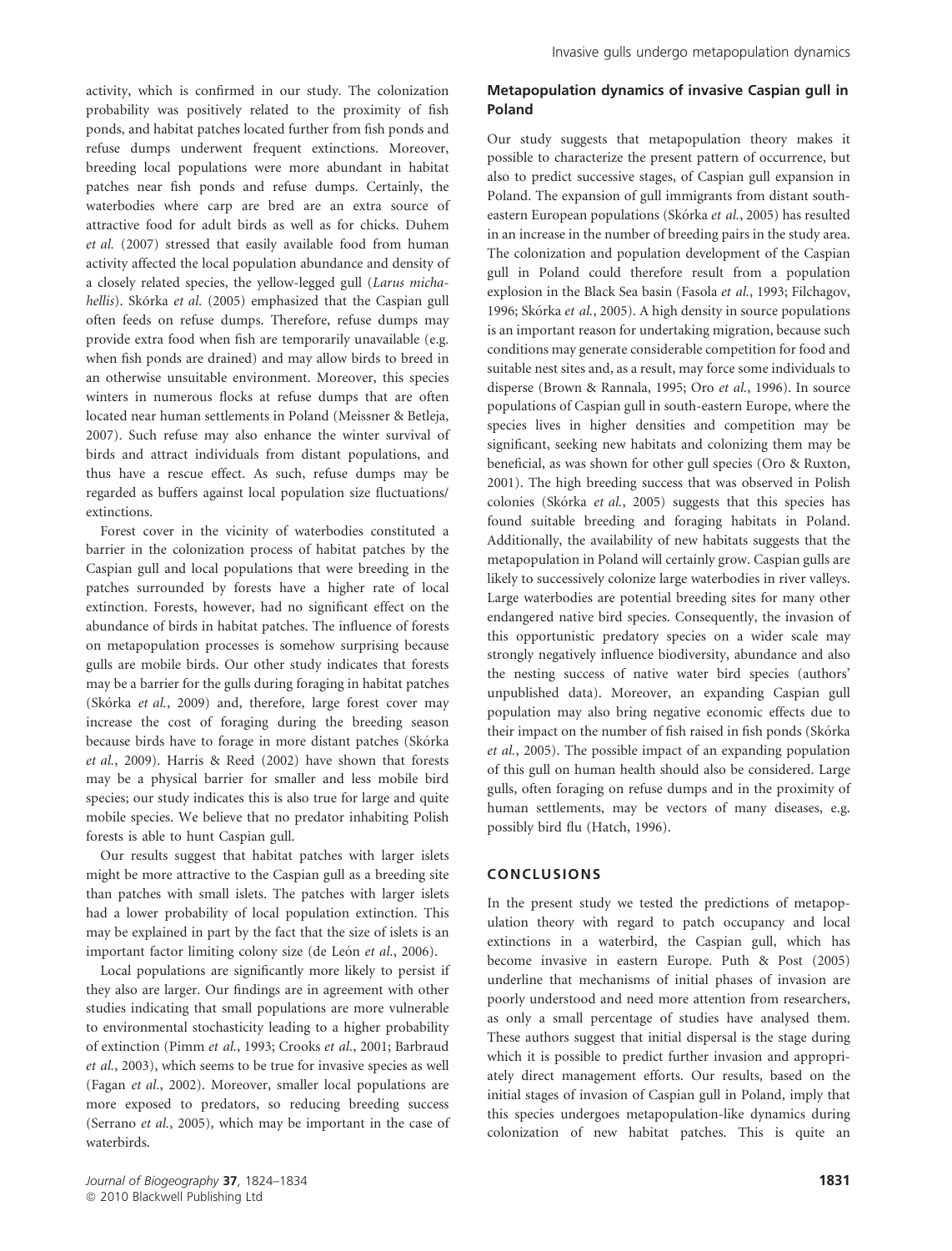unexpected result as it was believed that invaders occupied all potential habitat patches, regardless of their area or isolation. Moreover, our results clearly show that local extinctions in habitat patches were frequent. This again contradicts the view of invaders as species that successfully occupy almost all potential habitat patches. This study also confirms and stresses the role of human activity in the spread of nonnative species.

# ACKNOWLEDGEMENTS

We are grateful to all the volunteers who took part in field work. We thank Melodie McGeoch, Vincenzo Penteriani and three anonymous referees for helpful comments on an earlier version of this manuscript. We are grateful to Tim H. Sparks for his critical comments and linguistic corrections. This study was partially financed by project N N304 2370 33 from the Polish Ministry of Science and Higher Education.

# **REFERENCES**

- Anderson, D.R. & Burnham, K.P. (1999) Understanding information criteria for selection among capture–recapture or ring recovery models. Bird Study, 46, S14–S21.
- Autodesk Inc. (1988) Auto CAD LT 98. Autodesk Inc., Cupertino, CA.
- Barbraud, C., Nichols, J.D., Hines, J.E. & Hafnem, H. (2003) Estimating rates of extinction and colonization in colonial species and an extension to the metapopulation and community levels. Oikos, 101, 113–126.
- Bertellotti, M. & Yorio, P. (2000) Utilisation of fishery waste by kelp gulls attending coastal trawl and long-line vessels in northern Patagonia, Argentina. Ornis Fennica, 77, 105– 115.
- Brown, C.R. & Rannala, B. (1995) Colony choice in birds: models based on temporally invariant site quality. Behavioral Ecology and Sociobiology, 36, 221–228.
- Bukacińska, M., Bukaciński, D. & Spaans, A.L. (1996) Attendance and diet in relation to breeding success in herring gulls (Larus argentatus). The Auk, 113, 300–309.
- Burg, T.M., Lomax, J., Almond, R., Brooke, M. de L. & Amos, W. (2003) Unravelling dispersal patterns in an expanding population of a highly mobile seabird, the northern fulmar (Fulmarus glacialis). Proceedings of the Royal Society B: Biological Sciences, 270, 979–984.
- Burnham, K.P. & Anderson, D.R. (1998) Model selection and inference: a practical information-theoretic approach. Springer-Verlag, New York.
- Byers, J.E., Reichard, S., Randall, J.M., Parker, I.M., Smith, C.S., Lonsdale, W.M., Atkinson, I.A.E., Seastedt, T.R., Williamson, M., Chornesky, E. & Hayes, D. (2002) Directing research to reduce the impacts of non-indigenous species. Conservation Biology, 16, 630–640.
- Clavero, M. & García-Berthou, E. (2005) Invasive species are a leading cause of animal extinctions. Trends in Ecology and Evolution, 20, 110.
- Cooch, E.G. & White, G. (2001) Using MARK a gentle introduction. Available at: http://www.phidot.org/software/ mark/docs/book (accessed May 2009).
- Crooks, K.R., Suarez, A.V., Bolger, D.T. & Soulé, M.E. (2001) Extinction and colonization of birds on habitat islands. Conservation Biology, 15, 159–172.
- Day, J.R. & Possingham, H.P. (1995) A stochastic metapopulation model with variability in patch size and position. Theoretical Population Biology, 48, 333–360.
- Duhem, C., Roche, P., Vidal, E. & Tatoni, T. (2007) Distribution of breeding sites and food constrains size and density of yellow-legged gull colonies. *Écoscience*, 14, 535–543.
- Eraud, C., Boutin, J.M., Roux, D. & Faivre, B. (2007) Spatial dynamics of an invasive bird species assessed using robust design occupancy analysis: the case of the Eurasian collared dove (Streptopelia decaocto) in France. Journal of Biogeography, 34, 1077–1086.
- Esler, D. (2000) Applying metapopulation theory to conservation of migratory birds. Conservation Biology, 14, 366–372.
- Faber, M., Betleja, J., Malczyk, P. & Gwiazda, R. (2001) Mixed colonies of large white-headed gulls in southern Poland. British Birds, 94, 529–534.
- Fagan, W.F., Neubert, M.G. & Van den Driessche, P. (2002) Invasion theory and biological control. Ecology Letters, 5, 147–158.
- Fasola, M., Goutner, V. & Walmsley, J. (1993) Comparative breeding biology of the gulls and terns in the four main deltas of the northern Mediterranean. Estatus y conservación de aves marinas (ed. by J.S. Aguilar, X. Monbailliu and A.M. Paterson), pp. 99–111. Sociedad Española de Ornitologia, Madrid.
- Ferraz, G., Nichols, J.D., Hines, J.E., Stouffer, P.C., Bierregaard, R.O. & Lovejoy, T.E. (2007) A large-scale deforestation experiment: effects of patch area and isolation on Amazon birds. Science, 315, 238–241.
- Filchagov, A.V. (1996) Colonization of the central part of the East-European Plain by Larus argentatus-cachinnans-fuscus gull: geography, parentage of colonists and perspectives. Ibis, 138, 148–149.
- Guadagnin, D.L. & Maltchik, L. (2007) Habitat and landscape factors associated with neotropical waterbird occurrence and richness in wetland fragments. Biodiversity and Conservation, 16, 1231–1244.
- Gyllenberg, M. & Hanski, I. (1997) Habitat deterioration, habitat destruction and metapopulation persistence in a heterogeneous landscape. Theoretical Population Biology, 52, 198–215.
- Hänfling, B. & Kollmann, J. (2002) An evolutionary perspective of biological invasions. Trends in Ecology and Evolution, 17, 545–546.
- Hanski, I. (1998) Metapopulation dynamics. Nature, 396, 41– 49.
- Hanski, I. & Ovaskainen, O. (2000) The metapopulation capacity of a fragmented landscape. Nature, 404, 755–758.
- Hanski, I.A. & Gilpin, M.E. (eds) (1997) Metapopulation biology: ecology, genetics, and evolution. Academic Press, New York.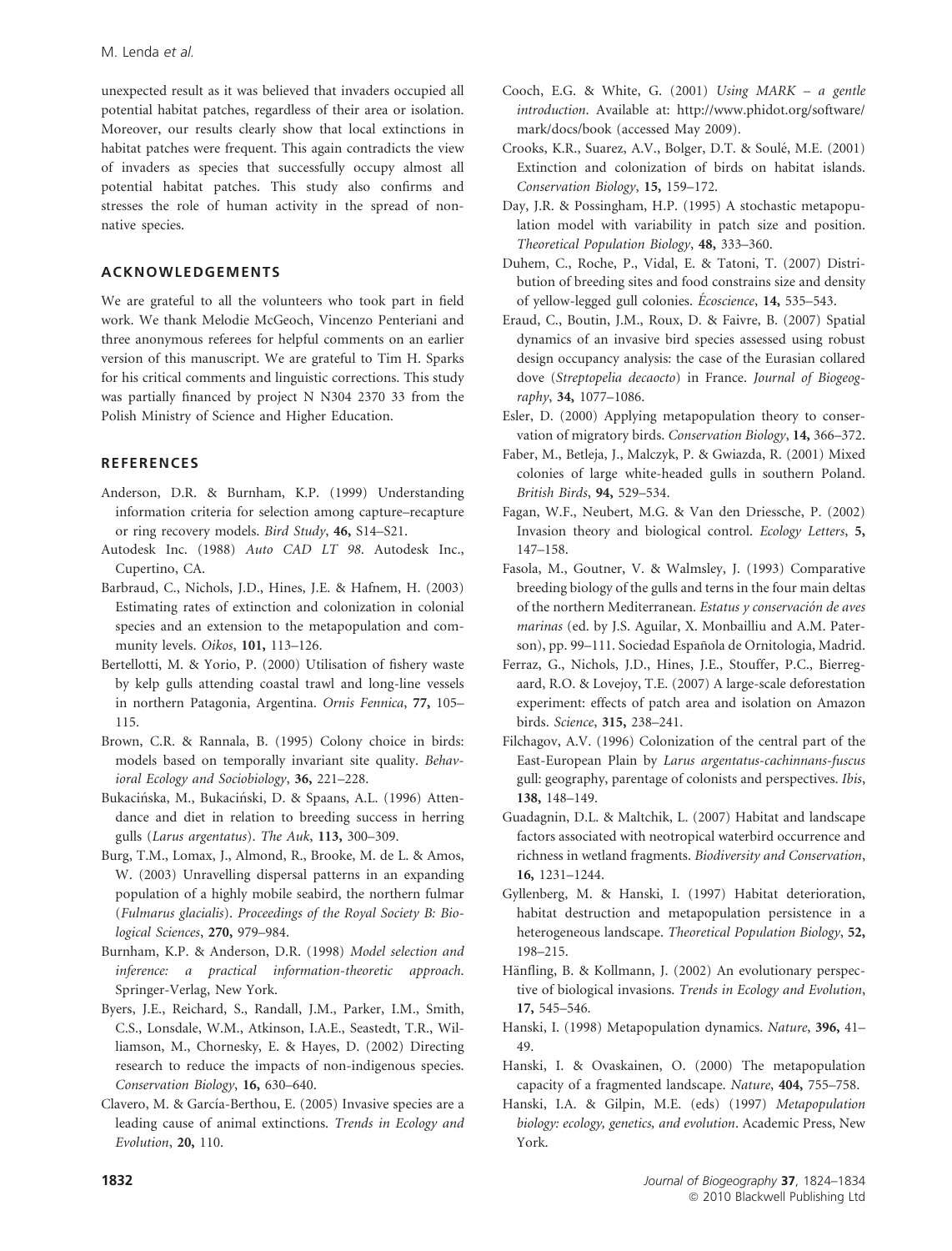Harris, R.J. & Reed, J.M. (2002) Behavioral barriers to nonmigratory movements of birds. Annales Zoologici Fennici, 39, 275–290.

- Hastings, A., Cuddington, K., Davies, K.F., Dugaw, C.J., Elmendorf, S., Freestone, A., Harrison, S., Holland, M., Lambrinos, J., Malvadkar, U., Melbourne, B.A., Moore, K., Taylor, C. & Thomson, D. (2005) The spatial spread of invasions: new developments in theory and evidence. Ecology Letters, 8, 91–101.
- Hatch, J.J. (1996) Threats to public health from gulls (Laridae). International Journal of Environmental Health Research, 6, 5– 16.
- Hill, J.K., Thomas, C.D. & Lewis, O.T. (1996) Effects of habitat patch size and isolation on dispersal by Hesperia comma butterflies: implications for metapopulation structure. Journal of Animal Ecology, 65, 725–735.
- Hines, J.E. (2006) Presence 2.2. Software to estimate patch occupancy and related parameters. USGS-PWRC, Laurel, MD. Available at: http://www.mbr-pwrc.usgs.gov/software/ presence.html (accessed March 2008).
- Jansson, G. & Angelstam, P. (1999) Thresholds of landscape composition for the presence of the long tailed tit in a boreal landscape. Landscape Ecology, 14, 283–290.
- Jonsson, L. (1998) Yellow-legged gulls and yellow-legged herring gulls in the Baltic. Alula, 3, 74–100.
- de León, A., Mínguez, E., Harvey, P., Meek, E., Crane, J.E. & Furness, R.W. (2006) Factors affecting breeding distribution of storm-petrels Hydrobates pelagicus in Orkney and Shetland. Bird Study, 53, 64–72.
- Lebreton, J.D., Hines, J.E., Pradel, R., Nichols, J.D. & Spendelow, J.A. (2003) Estimation by capture–recapture of recruitment and dispersal over several sites. Oikos, 101, 253– 264.
- Levins, R. (1970) Extinction. Some mathematical problems in biology (ed. by M. Gesternhaber), pp. 77–107. American Mathematical Society, Providence, RI.
- Lindenmayer, D.B. & McCarthy, M.A. (2001) The spatial distribution of non-native plant invaders in a pine–eucalypt mosaic in south-eastern Australia. Biological Conservation, 102, 77–87.
- Lockwood, J.L., Cassey, P. & Blackburn, T. (2005) The role of propagule pressure in explaining species invasions. Trends in Ecology and Evolution, 20, 223–228.
- Maciusik, B., Lenda, M. & Skórka, P. (2010) Corridors, local food resources and climatic conditions affect the utilization of the urban environment by the black-headed gull Larus ridibundus in winter. Ecological Research, 25, 263– 272.
- MacKenzie, D.I., Nichols, J.D., Hines, J.E., Knutson, M.G. & Franklin, A.B. (2003) Estimating site occupancy, colonization, and local extinction when a species is detected imperfectly. Ecology, 84, 2200–2207.
- MacKenzie, D.I., Nichols, J.D., Royle, J.A., Pollock, K., Bailey, L.L. & Hines, J.E. (2005) Occupancy estimation and modelling. Inferring patterns and dynamics of species occurrence. Elsevier Science and Technology, Burlington, MA.
- Malling Olsen, K. & Larsson, H. (2004) Gulls of Europe, Asia and North America. Christopher Helm, London.
- Marvier, M., Kareiva, P. & Neubert, M.G. (2004) Habitat destruction, fragmentation, and disturbance promote invasion by habitat generalists in a multispecies metapopulation. Risk Analysis, 24, 869–878.
- Matthiopoulos, J., Harwood, J. & Thomas, L. (2005) Metapopulation consequences of site fidelity for colonially breeding mammals and birds. Journal of Animal Ecology, 74, 716–727.
- McGeoch, M., Butchart, S.H.M., Spear, D., Marais, E., Kleynhans, E.J., Symes, A., Chanson, J. & Hoffmann, M. (2010) Global indicators of biological invasion: species numbers, biodiversity impact and policy responses. Diversity and Distributions, 16, 95–108.
- Meissner, W. & Betleja, J. (2007) Species composition, numbers and age structure of gulls Laridae wintering at rubbish dumps in Poland. Notatki Ornitologiczne, 48, 11– 27.
- Neubauer, G., Zagalska-Neubauer, M., Gwiazda, R., Faber, M., Bukaciński, D., Betleja, J. & Chylarecki, P. (2006) Breeding large gulls in Poland: distribution, numbers, trends and hybridization. Vogelwelt, 127, 11–22.
- Oro, D. & Ruxton, G.D. (2001) The formation and growth of seabird colonies: Audouin's gull as a case study. Journal of Animal Ecology, 70, 527–535.
- Oro, D., Genovart, X., Ruiz, X., Jiménez, J. & García-Gans, J. (1996) Differences in diet, population size and reproductive performance between two colonies of Audouin's gull Larus audouinii affected by trawling moratorium. Journal of Avian Biology, 27, 245–251.
- Oro, D., Pradel, R. & Lebreton, J.D. (1999) The effects of nest predation and food availability on life history traits in Audouin's gull. Oecologia, 118, 438–445.
- Pimm, S.L., Diamond, J., Reed, T.M., Russel, G.J. & Verner, J. (1993) Times to extinction for small populations of large birds. Proceedings of the National Academy of Sciences USA, 90, 10871–10875.
- Pulliam, H.R. (1988) Sources, sinks, and population regulation. The American Naturalist, 132, 652–661.
- Puth, L.M. & Post, D.M. (2005) Studying invasion: have we missed the boat? Ecology Letters, 8, 715–721.
- SAS Inc. (2007) JMP, Version 7. SAS Institute Inc., Cary, NC.
- Saunders, D.A., Hobbs, R.J. & Margules, C.R. (1991) Biological consequences of ecosystem fragmentation: a review. Conservation Biology, 5, 18–32.
- Seno, H. & Koshiba, S. (2005) A mathematical model for invasion range of population dispersion through a patchy environment. Biological Invasions, 7, 757–770.
- Serrano, D., Oro, D., Ursúa, E. & Tella, J.L. (2005) Colony size selection determines adult survival and dispersal preferences: Allee effects in a colonial bird. The American Naturalist, 166, E22–E31.
- Šidák, Z. (1971) On probabilities of rectangles in multivariate Student distributions: their dependence on correlations. Annals of Mathematical Statistics, 42, 169–175.